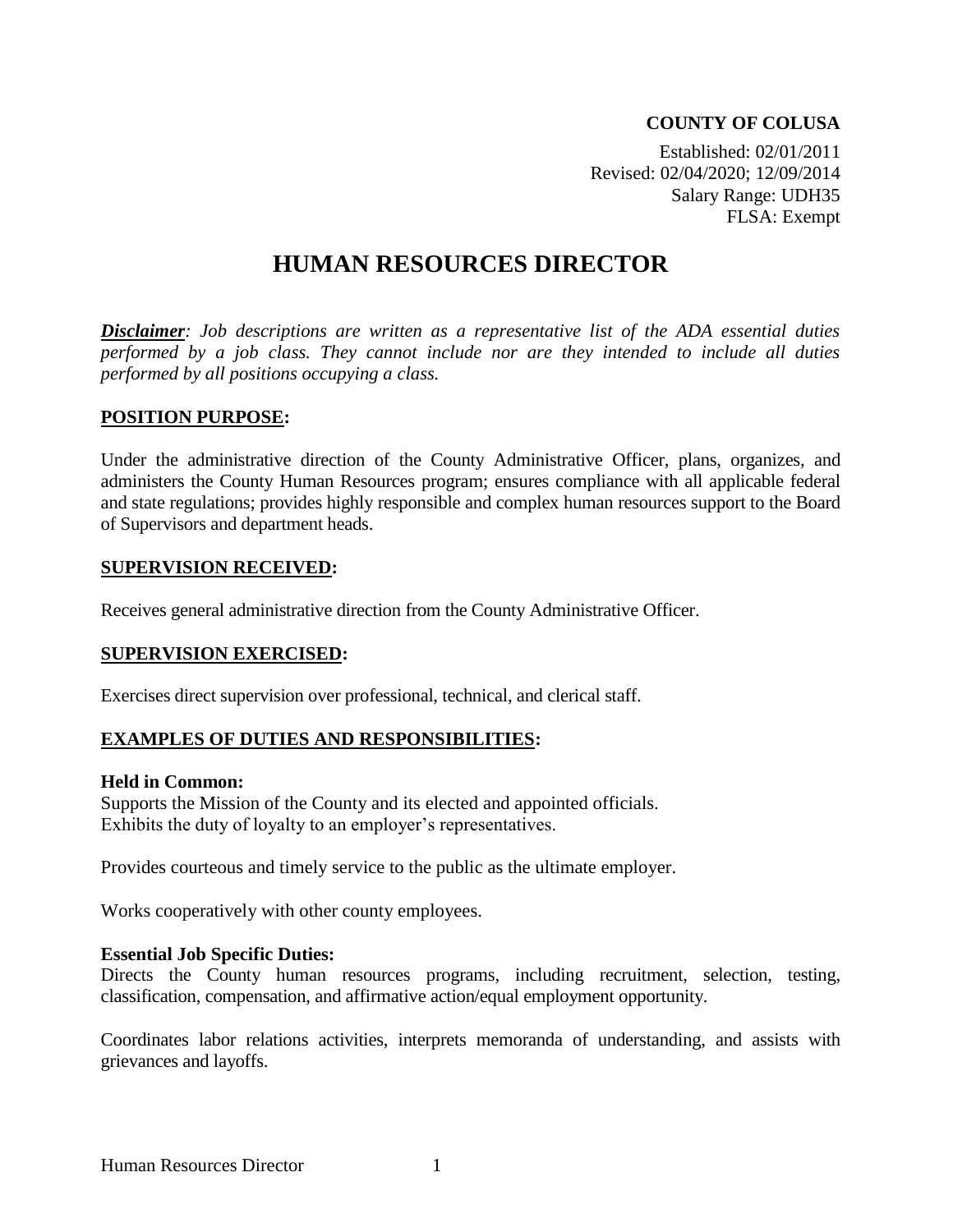Provides personnel advice and assistance to the County Administrative Officer, department heads, and employees.

Recommends and develops HR policies, regulations, and practices for the County and others.

Supervises, trains, and evaluates staff.

### **Other Job Specific Duties**

Maintains confidential personnel records.

Performs special projects as directed by the County Administrative Officer.

Prepares a variety of personnel related presentations and reports to the Board of Supervisors and others.

Responds to public inquiries and concerns.

Prepares a variety of reports to comply with federal, state, and local personnel laws and requirements.

Develops and monitors department budget.

Represents the County in meetings with representatives of governmental agencies, professional and business organizations, employee organizations, and the public.

Performs related duties as required.

# **REPRESENTATIVE COMPETENCIES AND QUALIFICATIONS:**

*The requirements listed below are representative of the knowledge, skill and ability required to satisfactorily perform the job's essential duties and responsibilities.*

### **Knowledge of:**

Principles and practices of public human resources administration.

Principles and practices of labor relations, collective bargaining, government insurance programs and contract administration.

Merit system administration and departmental operating requirements.

Federal, state, and local laws, statutes, regulations and policies.

Principles and procedures of budget preparation and administration.

Methods involved in recruitment, testing, compensation, administration, equal employment opportunity and negotiations.

Statistical and reporting methods used in administrative and personnel work.

Government organization and content of a wide variety of positions common to public agencies.

Principles of supervision, training, and performance evaluation.

Modern office procedures and equipment including computers.

Word processing and other related software applications.

# **Ability to:**

Interpret and apply policies, procedures, laws and regulations.

Evaluate and analyze improvements in operations, procedures, policies, or methods.